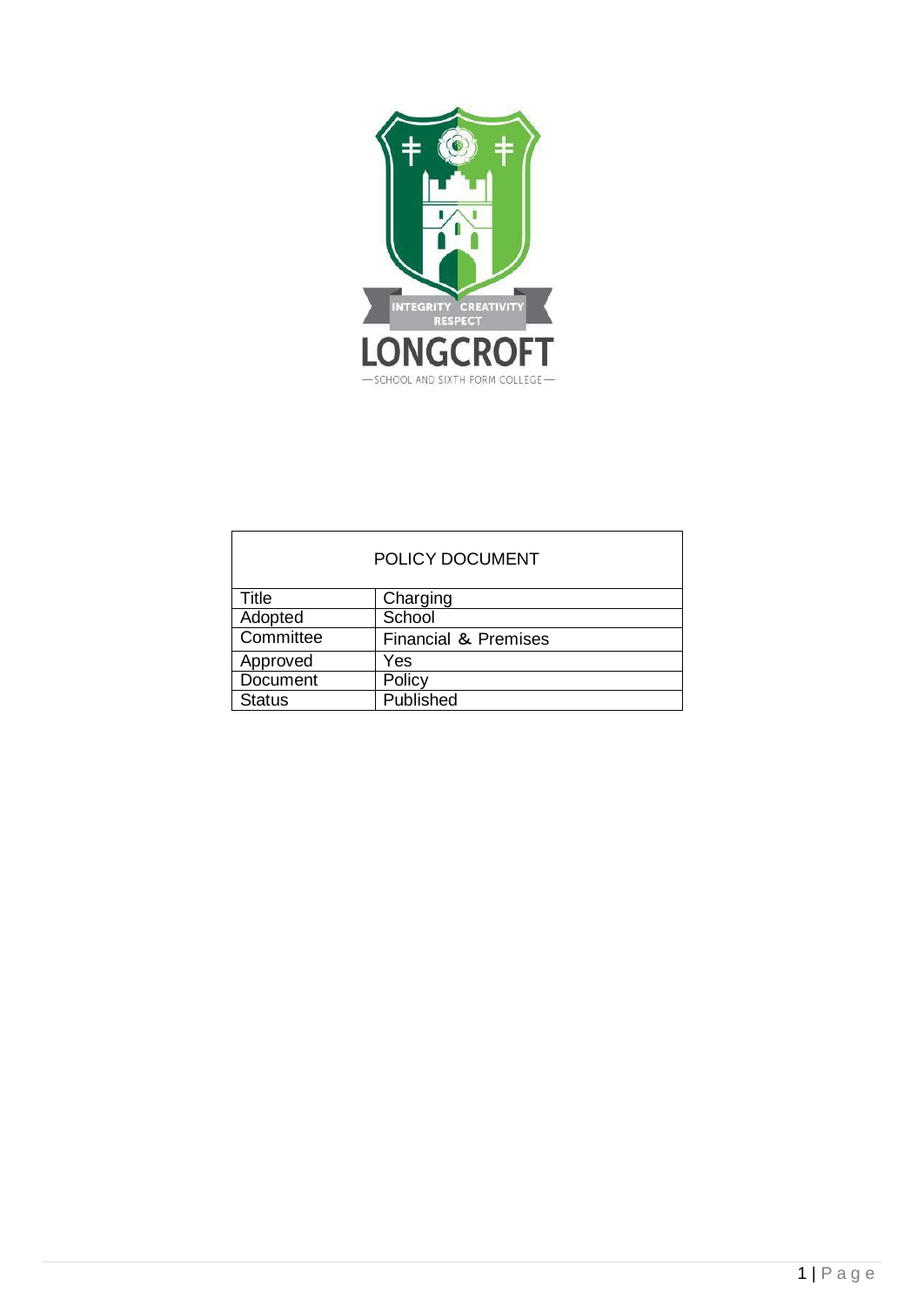### **Aim**

The purpose of the policy is to ensure that there is clarity over those items which the school will provide free of charge and for those items where there may be a charge.

This policy covers chargeable activates within school for example school trips, however in conformity with the requirements of the Education Reform Act 1988, it is the policy of the Governing Body:

- To make a broad programme of activities and trips accessible to as many pupils as possible
- To establish and maintain a fair and coherent system of charges within the constraints of the school budget, seeking to ensure that no child should have their access to the curriculum limited by charges.

The Governing Body also recognise that there is a clear distinction in charging between Curriculum and Non Curriculum activities.

This policy also covers how the school might charge for Freedom of Information (FOI) requests, should the request be deemed excessive.

The school will seek to comply with all FOI requests where possible without charging and any charges will be make clear, in line with this policy before FOI work is undertaken.

#### **Responsibilities**

The Headteacher will ensure that staff are familiar with and correctly apply the policy.

The Governors will review the policy annually.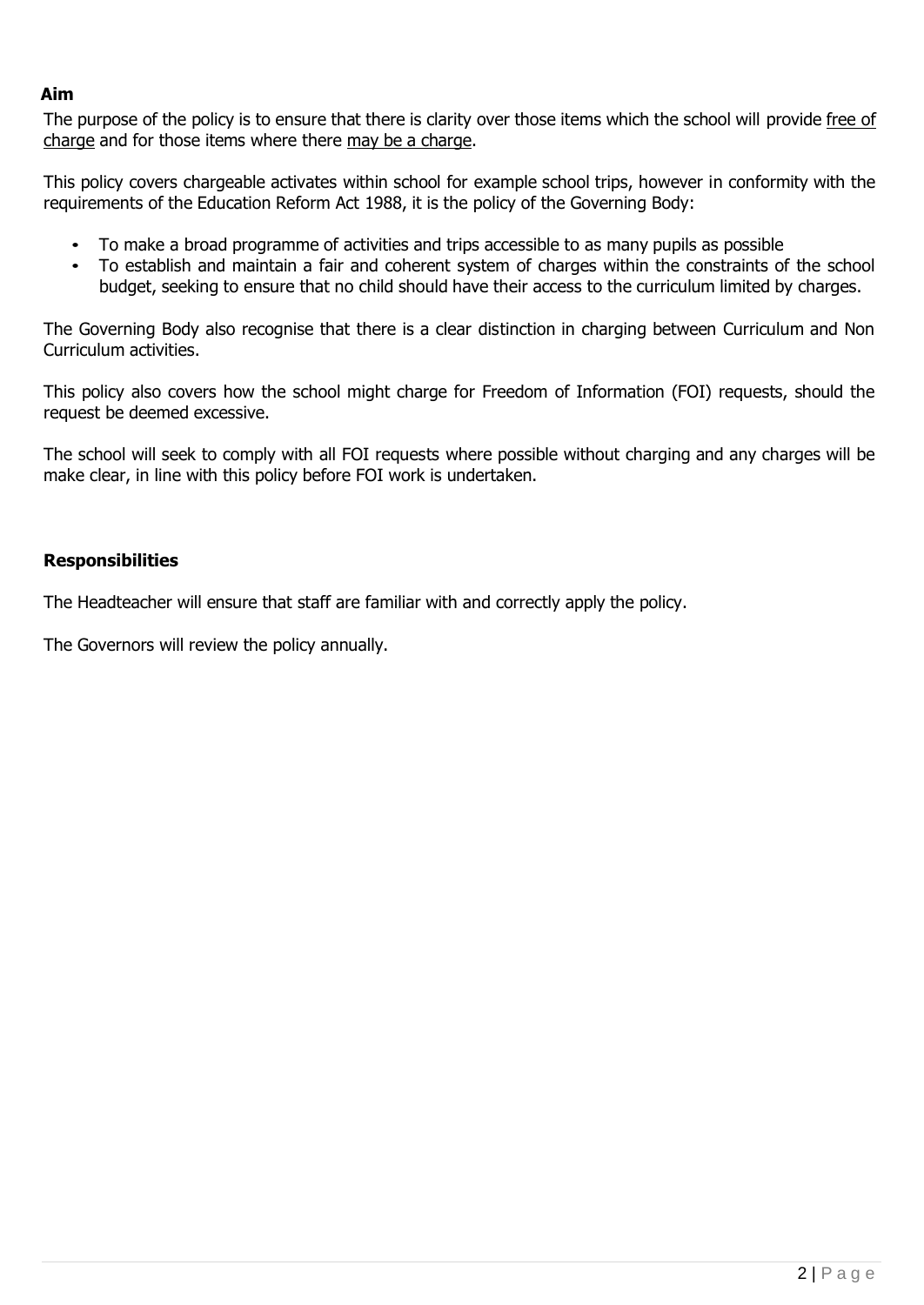# **Curriculum Activities**

These include, but are not limited to:

• Residential Trips – Board and Lodgings

Voluntary contributions may be requested for trips and activities which take place mainly within school hours.

No child may be excluded because of inability to pay but the school is entitled to cancel the trip if the level of contributions does not meet its budgetary requirements.

Any insurance costs will be included in charges for trips and activities.

There is a charge for all board and lodging costs on residential visits, except where pupils are entitled to statutory remission.

• General Lesson Costs

To levy a charge in respect practical subjects, for full or partial cost of materials and ingredients if parents have indicated in advance that they wish to own the finished product.

• Music Tuition

To require parents to make a contribution towards the cost of instrumental tuition by teachers of the Music Support Service. This charge will be reviewed each year and advised to parents prior the commencement of lessons in September each year.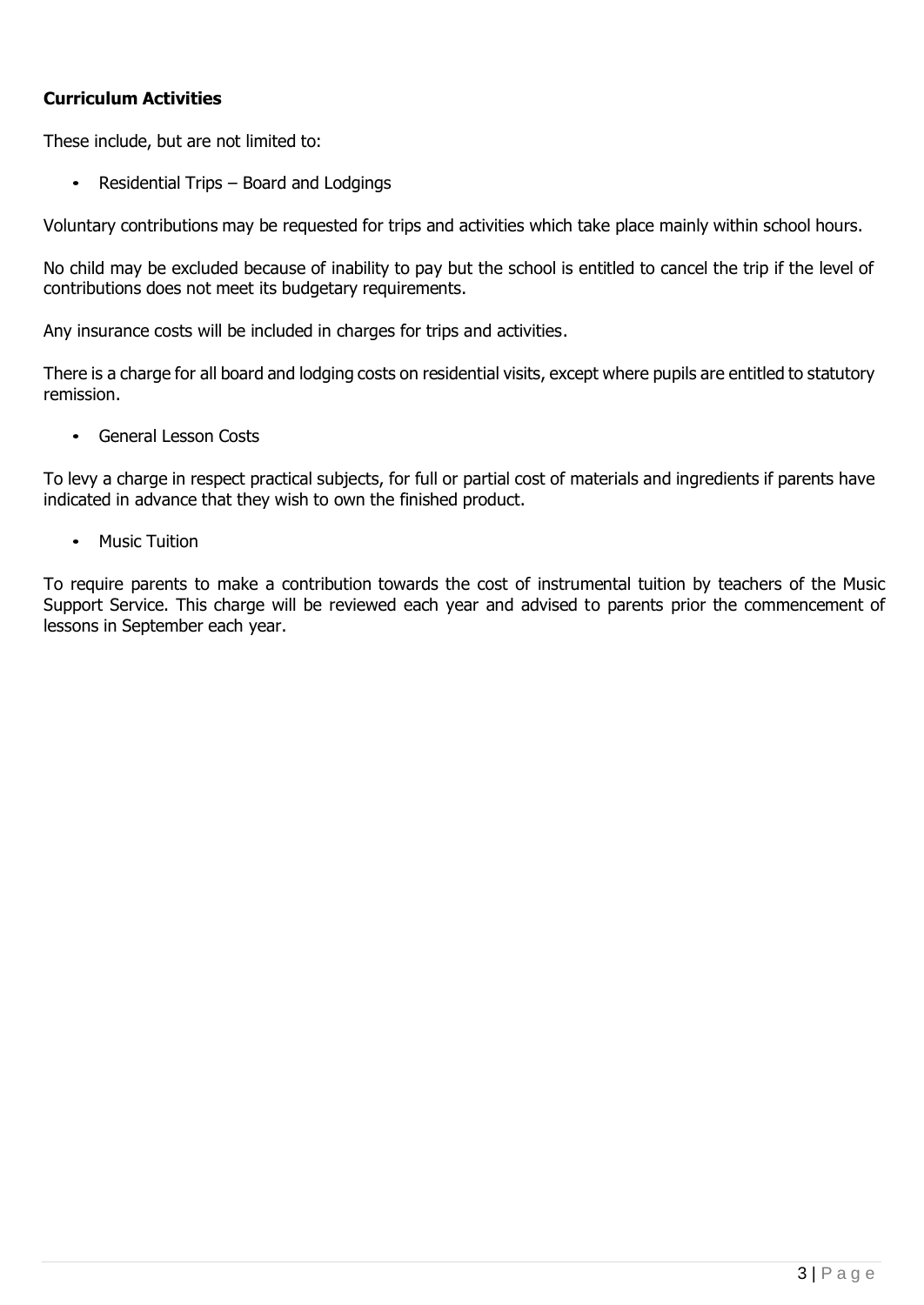# **Non Curriculum and Activities**

• Non Curriculum trips and activities

The school might charge such as an optional extra for trips which are not part of the National Curriculum, statutory religious education or in preparation for a prescribed public examination.

The school reserves the right to cancel the trip if there are insufficient pupils to make the trip viable. In these circumstances a full refund will be given. Any insurance costs will be included in the charges for the trips and activities

• School Property

To charge parents for damages to or loss of school property caused wilfully or neglectfully by their children.

• Private Lettings

Private lettings charges are available through the schools lettings policy. VAT will be added where appropriate.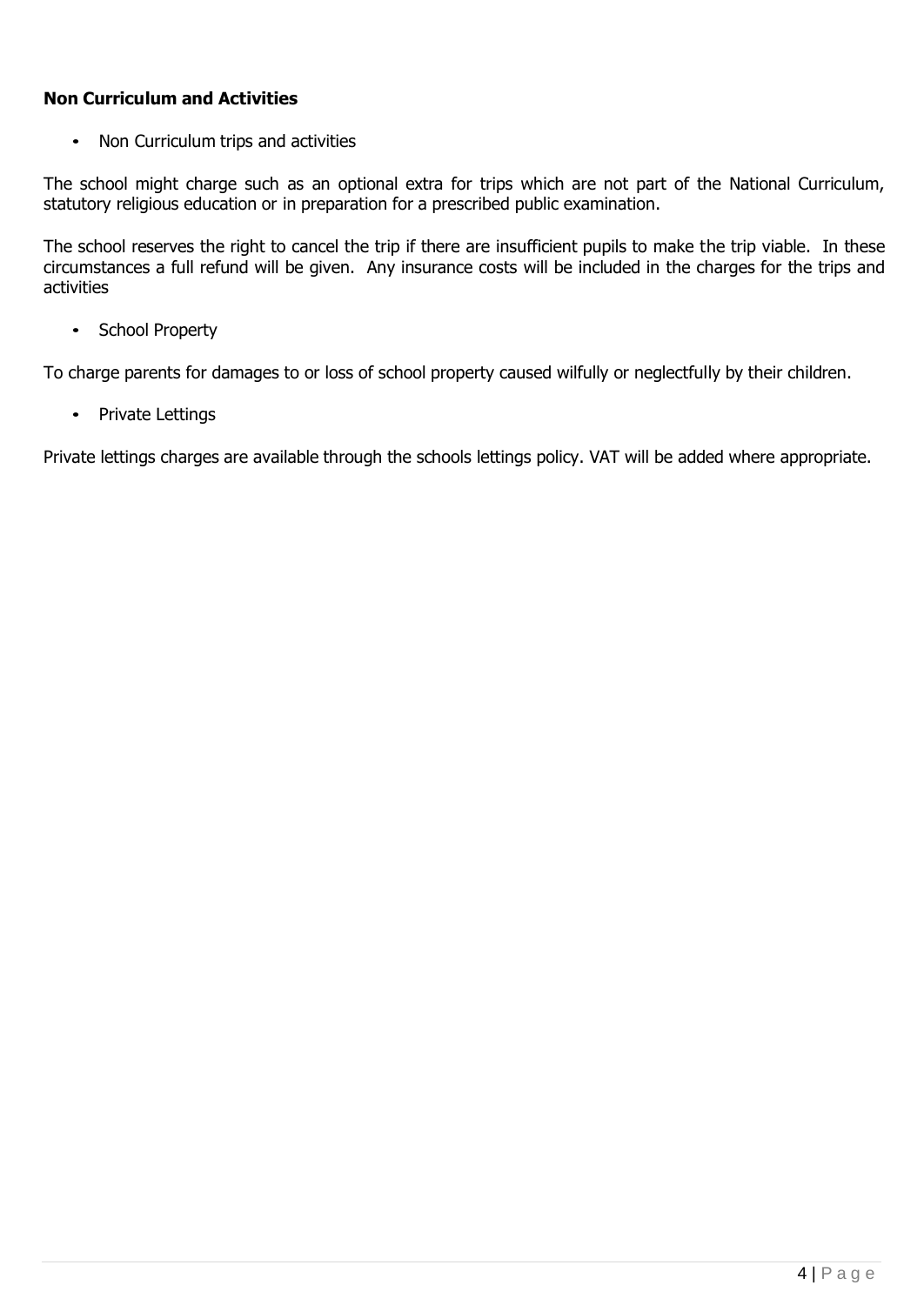### **Freedom of Information**

Information published on our Website (www.longcroftschoo.co.uk) is free, although you may incur costs from your internet service provider. If you do not have internet access, you can access our website using a local library or an internet café.

• Photocopying Charges:

| Black/white | A4 | 5p per sheet  |
|-------------|----|---------------|
|             | A3 | 10p per sheet |
| Colour      | A4 | 20p per sheet |
|             | A3 | 40p per sheet |

#### **Research fees**

We will not charge for the first 2 hours work, thereafter, we will charge a fee of £20 per hour.

#### **Minimum charge**

Charges below £20 will be waived.

If we have to do a lot of copying or printing, or we incur a large postal charge, or your request is for a priced item (e.g. printed publications or videos) we will advise you of the cost before fulfilling your request.

All charges will be fair and reasonable.

### **Private Copying**

A charge of 5p per A4 side may be made to cover the basic cost of private photocopying.